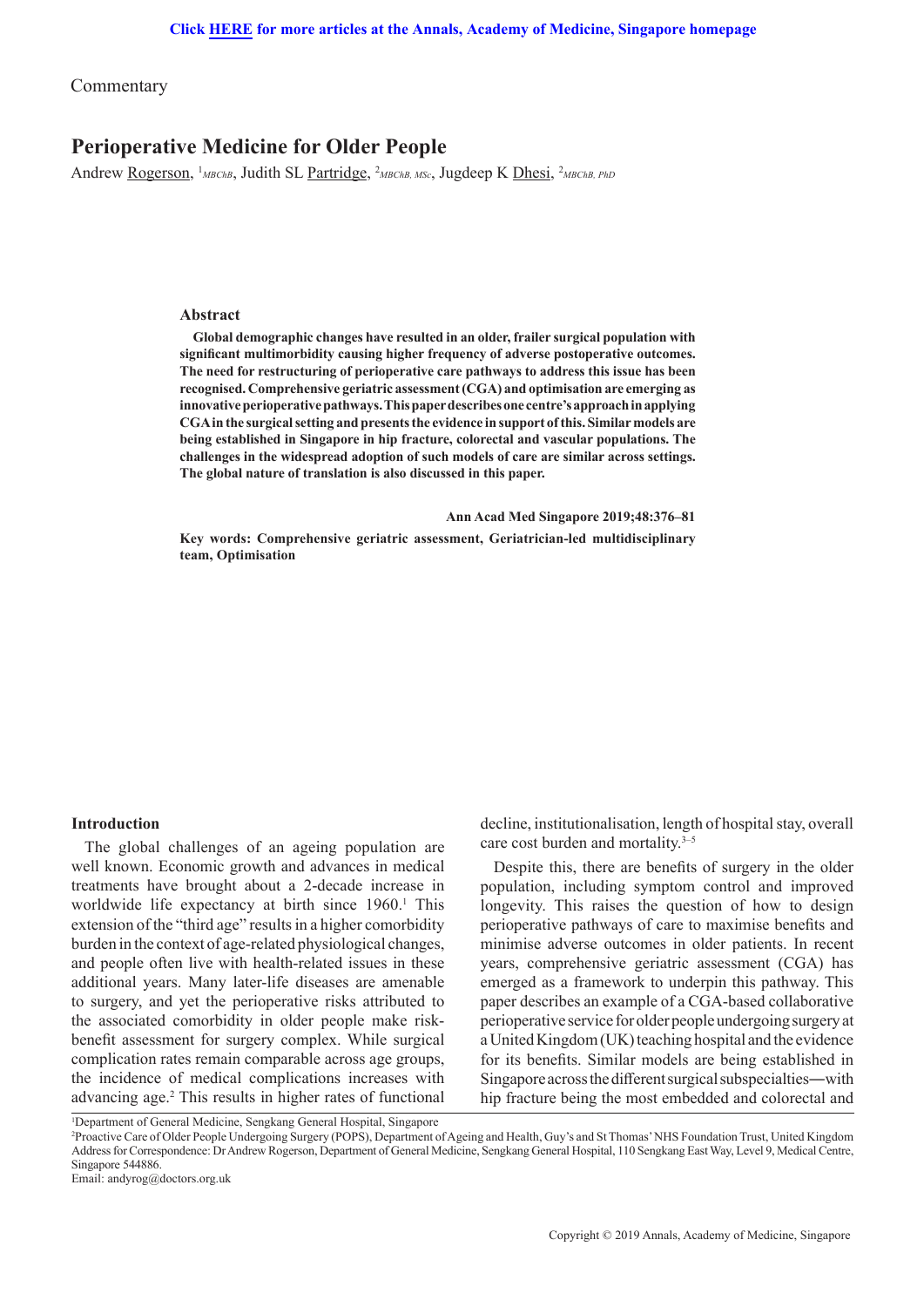vascular models as emerging. Significantly, the benefits of CGA in the perioperative setting are not unique to any surgical subspecialty or nation, making CGA-based models of care translatable worldwide.

## **Traditional Model**

The traditional model of perioperative care does not adequately address the needs of older surgical patients.<sup>6</sup> Traditional preoperative assessment focuses primarily on risk assessment and triaging patients as "fit" or "unfit" for surgery, with less focus on preoperative modification of identified risk. When optimisation is attempted, this often results in multiple referrals to organ-specific specialties, causing delays in the pathway. In addition, behavioural modification, environmental and rehabilitation needs are not routinely addressed. Geriatricians' training in general medicine and CGA equips them with a skillset that is directly applicable to the needs of older people undergoing surgery. This has been recognised in national reports that describe the benefits of multidisciplinary collaboration and strongly advocate the involvement of geriatricians throughout the perioperative pathway.7,8

## **CGA**

The risk factors for adverse postoperative outcome are agerelated physiological changes, multimorbidity and geriatric syndromes such as frailty.<sup>9,10</sup> Many of these factors are modifiable through thorough assessment and optimisation including lifestyle and behavioural modification, medical optimisation, and pre-emptive multidisciplinary planning. However, delivery of a multicomponent intervention such as this requires a systematic approach. CGA is a process developed by geriatricians to facilitate the delivery of multidomain multidisciplinary care to complex older people, and is well validated in community and medical inpatient settings. $11-13$  The key components of CGA are shown in Table 1. Evidence for the utility of CGA in the surgical patient population is emerging.<sup>14,15</sup> There are many theoretical benefits of a CGA approach in this setting. It can be used to assess known pathology and identify undiagnosed comorbidity, modify perioperative risks through evidence-based multidisciplinary optimisation of pathophysiology, facilitate shared decision-making and plan for the perioperative period with a focus on longer term outcomes. However, translating this evidence base and embedding CGA into routine perioperative care can be challenging. This article summarises a UK centre's approach to addressing these challenges via an incorporation of geriatric, general and perioperative medicine principles with prehabilitation to provide holistic care to older patients throughout the perioperative pathway.

| Domain                  | <b>Items to Be Assessed and Optimised</b>                                                                                                                                                                                                                          |  |  |  |
|-------------------------|--------------------------------------------------------------------------------------------------------------------------------------------------------------------------------------------------------------------------------------------------------------------|--|--|--|
| Medical                 | • Diagnosis of previously<br>unrecognised conditions<br>• Assessment and optimisation of:<br>- Comorbidities<br>- Medications<br>- Nutrition                                                                                                                       |  |  |  |
| Mental health           | • Assessment and optimisation of:<br>- Cognition<br>- Mood and anxiety<br>- Fears                                                                                                                                                                                  |  |  |  |
| Functional capacity     | • Assessment and optimisation of:<br>- Basic activities of daily living<br>- Instrumental activities of daily living<br>- Gait and balance<br>- Activity/exercise status                                                                                           |  |  |  |
| Social<br>circumstances | • Assessment and optimisation of:<br>- Informal support from family or friends<br>- Social network such as visitors or<br>daytime activities<br>- Formal care provision (including assessment<br>for funded care)<br>- Lifestyle choices (smoking, exercise, etc.) |  |  |  |
| Environment             | • Assessment and optimisation of:<br>- Home situation, facilities and safety<br>- Use of telehealth technology<br>- Accessibility to local resources                                                                                                               |  |  |  |

#### Table 1. Components of Comprehensive Geriatric Assessment

#### **Perioperative Medicine for Older People Undergoing Surgery**

The Proactive Care of Older People Undergoing Surgery (POPS) service was launched at an inner London teaching hospital following a 2003 pilot study<sup>16</sup> investigating the impact of CGA on postoperative outcomes in older surgical patients. A preliminary observational study in elective orthopaedics showed high rates of modifiable preoperative risk factors, delayed surgery, postoperative complications and prolonged hospital stays. High-risk patients were invited to attend a CGA-based preoperative clinic run by a geriatrician-led multidisciplinary team. Preoperative interventions included identification and optimisation of long-term medical conditions, therapy home visits, and where necessary, the institution of a pre-emptive social care package or intermediate care arrangements. Postoperative input consisted of proactive case review and management by the geriatrician and nurse specialist, and staff education on postoperative medical complications as well as rehabilitation, nutrition and discharge issues. Patients were signposted to existing community services for ongoing care needs. Results from the pre- and postintervention evaluation showed an improvement in postoperative medical outcomes including pneumonia (20% vs  $4\%, P=0.008$ ) and delirium (19% vs  $6\%, P = 0.036\%$ ) and a mean reduction in length of hospital stay by 4.5 days.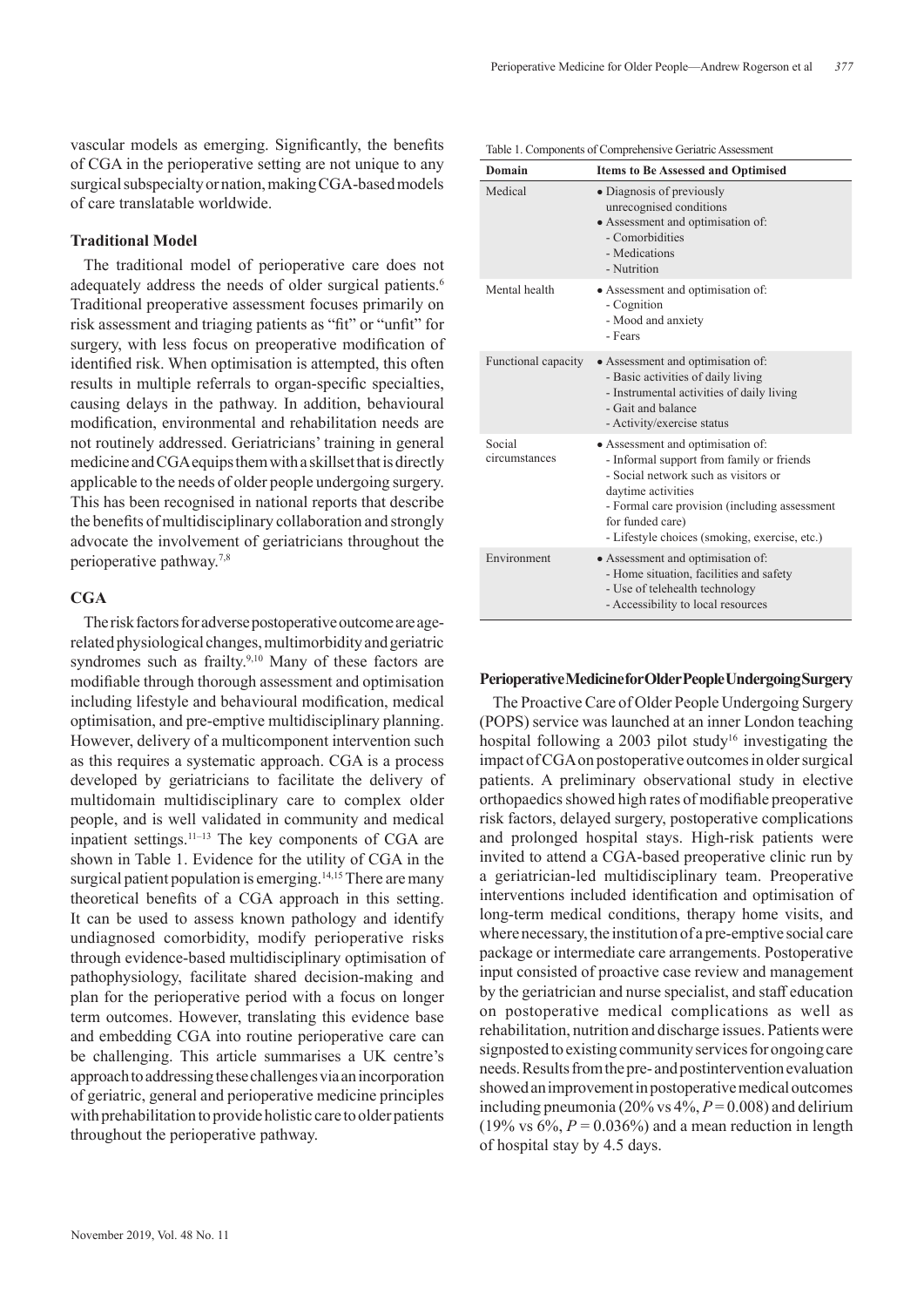Based on the results of the pilot study, the POPS service was substantively funded by the hospital and has subsequently evolved. It now comprises a team of 4 consultants, 4 specialist registrars, 11 Foundation trainees (doctors in the first and second postgraduate training years), 5 clinical nurse specialists, an occupational therapist, an administrator and a secretary. The POPS team provides input to all surgical subspecialties including cardiac surgery, trauma and orthopaedics, vascular, gastrointestinal, gynaecology, urology, plastics, head and neck and ophthalmology. The service delivers elective care (preoperative clinic with postoperative follow-through) in the surgical ward to 1400–1600 patients annually. In addition, the POPS team screens and reviews all emergency admissions across the specialties of approximately 1000–1500 patients annually. While differences exist in applying CGA to different surgical subspecialties, the similar benefits of reducing length of stay and medical complications were achieved by applying the underlying evidence-based principles in different clinical areas.

Preoperative elective care is now delivered through the POPS clinic―a one-stop CGA and optimisation-based service. Patients are referred based on multimorbidity (>2 comorbid conditions), geriatric syndromes (e.g. frailty), functional limitation, difficult decision-making or complex surgery (e.g. cystectomy, open aortic aneurysm repair). All cancer patients are seen and optimised within 2 weeks from decision for surgery to intervention. Less urgent surgical patients (e.g. joint arthroplasty or transurethral resection of prostate) are managed within the 18-week pathways. Patients are not delayed on the pathways unless proceeding with surgery is unsafe (e.g. decompensated cardiac failure, acute stroke). Using CGA, the multidisciplinary team identifies and optimises known and previously unrecognised disease, assess and modify perioperative risks, and advise on lifestyle modifications. This process informs shared decision-making between all relevant professionals, patients and carers. The referral criteria are shown in Figure 1. Examples of issues identified and optimised in the POPS clinic are shown in Table 2.

Patients seen in the POPS clinic are discussed in a weekly multidisciplinary meeting (MDM) that is attended by doctors, nurse specialists and an occupational therapist. This is sometimes supported by virtual MDM―email conversations between all parties involved which may include surgeons, anaesthetists, organ-specific physicians, nurse specialists and therapists―to establish a collaborative perioperative plan of care. Finally, the customised perioperative management plan is documented in letter format and proactively communicated to all involved parties, which include the above as well as patients and general practitioners. The clinic letter becomes the reference point for the patient, carers and healthcare professionals involved in the pathway and is available in the hospital electronic systems.

Emergency surgical admissions requiring POPS input are identified by proactively screening admissions, facilitated through board rounds, ward rounds and multidisciplinary team meetings. Patients are identified based on multimorbidity, frailty (using tools such as the Clinical Frailty Score), cognitive impairment (using tools such as the 4AT or the Montreal Cognitive Assessment), functional limitation and complexity of decision-making. The patients are then assessed and optimised according to CGA principles within the timeframe dictated by the acuity of the index pathology. Risk management may include optimisation of comorbidities and geriatric syndromes, and escalation to level 2/3 care. Decisions on preoperative diagnostic testing and timing of surgery are made collaboratively with the surgical and anaesthetics teams.

Postoperative care in the ward is provided by the POPS team to both elective and emergency patients for management of acute medical complications, direction of rehabilitation goals and facilitation of a safe and effective discharge. The postoperative collaborative model varies between surgical departments according to their respective working practices and patient population. The team employs a combination of joint medical/surgical ward rounds, POPS team ward rounds and case management, wardbased multidisciplinary rehabilitation/discharge meetings,



Fig. 1. Criteria for referral to POPS clinic. POPS: Proactive Care of Older People Undergoing Surgery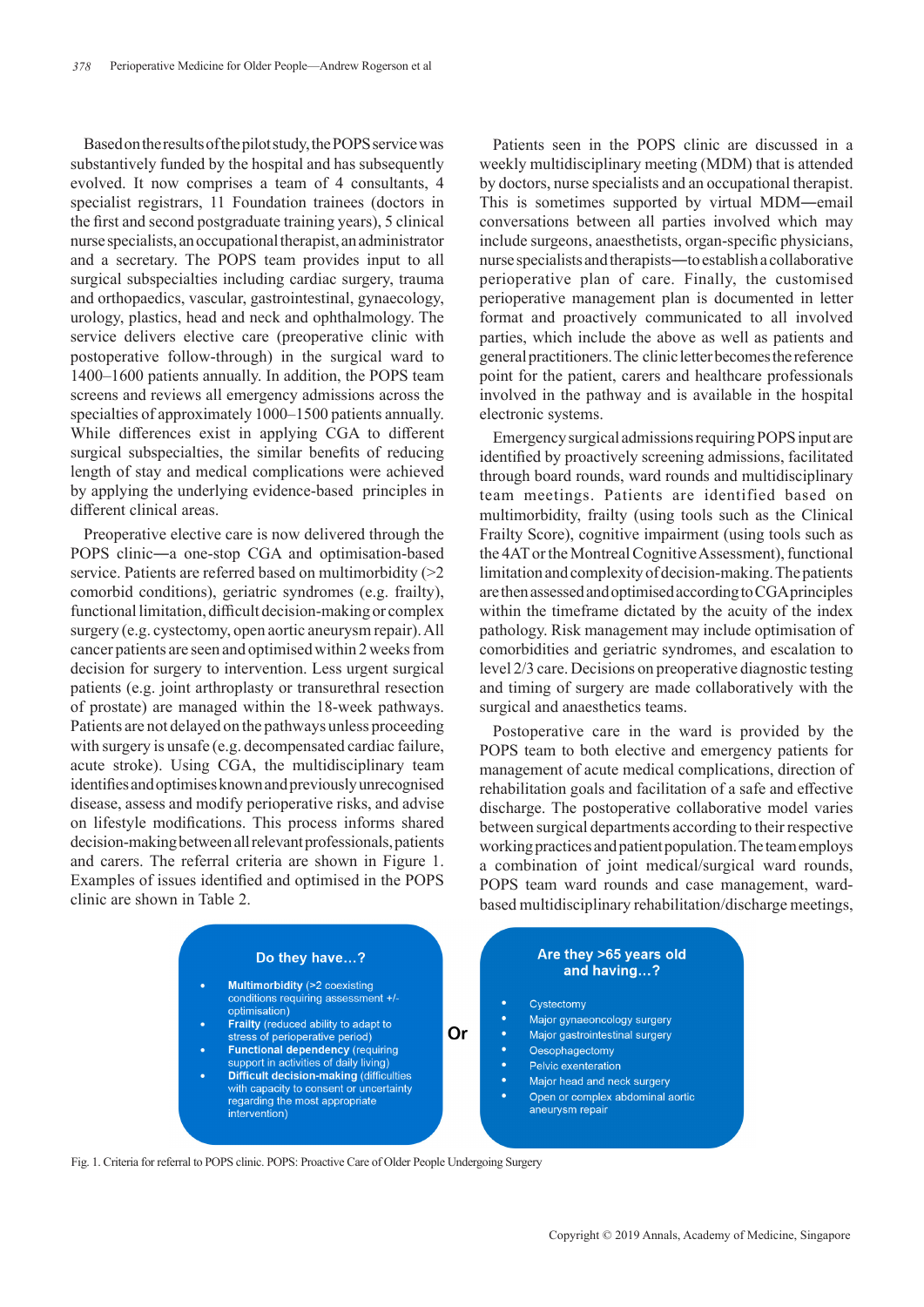| <b>Issue</b>         | Screening/diagnosis                                                              | Optimisation                                                                                                                                                                                                               | <b>Perioperative Planning</b>                                                                                                                                       | <b>Longer Term Management</b>                                                                                                |
|----------------------|----------------------------------------------------------------------------------|----------------------------------------------------------------------------------------------------------------------------------------------------------------------------------------------------------------------------|---------------------------------------------------------------------------------------------------------------------------------------------------------------------|------------------------------------------------------------------------------------------------------------------------------|
| Atrial fibrillation  | - Electrocardiogram                                                              | - Rate control with beta<br>blockade and/or digoxin                                                                                                                                                                        | - Electrolyte control<br>- Adjustment of rate control<br>medications, as needed                                                                                     | - Echocardiogram<br>- Rhythm control,<br>if indicated<br>- CHA <sub>2</sub> DS <sub>2</sub> -VASc score<br>- Anticoagulation |
| Cognitive impairment | - History<br>- Cognitive testing                                                 | - Excluding non-dementia<br>causes<br>- Occupational therapy<br>review<br>- Patient and carer education                                                                                                                    | - Assessment of capacity<br>to consent<br>- Shared decision-making<br>- Discuss Lasting Power<br>of Attorney<br>- Advice on delirium risk<br>and prevention         | - Memory clinic<br>- Cognitive enhancers                                                                                     |
| Smoking              | - History<br>- Cardiovascular<br>disease/risk                                    | - Smoking cessation                                                                                                                                                                                                        | - Nicotine replacement<br>therapy                                                                                                                                   | - Communication to general<br>practitioner to support<br>smoking cessation<br>- Manage cardiovascular<br>risk factors        |
| Parkinson's disease  | - Medical history<br>- Medication list<br>- Screening for<br>associated symptoms | - Titration of Parkinson's<br>disease medications<br>- Therapies assessment/<br>interventions to minimise<br>falls risk<br>- Proactive optimisation<br>of non-motor issues<br>(e.g. constipation,<br>postural hypotension) | - Educate staff on<br>medication timing<br>- Plan procedure to<br>ensure timely medication<br>administration<br>- Avoid antidopaminergics<br>- Early rehabilitation | - Link back to regular<br>Parkinson's disease<br>follow-up                                                                   |

Table 2. Examples of Issues Identified and Optimised in POPS Clinic

POPS: Proactive Care of Older People Undergoing Surgery

communication with patients/relatives and referral to relevant community services postdischarge.

The team conducts regular multidisciplinary governance meetings to identify areas for improvement and attends joint surgical/anaesthetics audit meetings. They have developed trust guidelines for a variety of perioperative medical issues including diabetes management, in collaboration with specialty colleagues. In addition, the team collaborates with and contributes data to national quality improvement programmes such as the National Hip Fracture database and National Emergency Laparotomy Audit. A Patient and Public Engagement liaison group has been set up to garner public opinion on service development.

## **Emerging Evidence for CGA in the Perioperative Pathway**

Evidence in support of perioperative CGA has been emerging for several years. A systematic review and narrative synthesis in 2013 identified 5 papers evaluating preoperative CGA and concluded that while CGA is likely to have a positive impact on improving postoperative outcomes, more research was necessary.15 Following this, a Cochrane review<sup>14</sup> evaluated preoperative CGA and concluded that in a predominantly hip fracture population (7 studies of patients undergoing hip fracture surgery and 1 study of patients undergoing elective cancer resection), CGA reduced mortality rates, new institutionalisation

and financial cost. Since these reviews, a single-site randomised controlled trial<sup>17</sup> evaluated the effectiveness of POPS preoperative CGA assessment and optimisation on postoperative outcomes in patients undergoing major vascular surgery (elective abdominal aortic aneurysm repair or lower limb arterial surgery). The intervention group (n = 104) received preoperative CGA and optimisation while the control group ( $n = 105$ ) received standard preoperative care. Both groups received standard postoperative care by the vascular surgery team. The intervention resulted in a 40% reduction in length of hospital stay (*P* <0.001), lower incidence of medical complications and fewer delayed hospital discharges.

However, a Norwegian randomised controlled trial18(published in 2017 but undertaken in 2011/2012) allocated 122 patients to either preoperative geriatric assessment and tailored intervention or usual care. No statistically significant difference in the rate of postoperative complications was found between the 2 groups. However, this study was compromised by under-recruitment such that the study was underpowered. Furthermore, the intervention was performed very late in the surgical pathway (median, 6 days preoperatively), reducing time for optimisation and planning, and was not truly multidisciplinary, lacking physiotherapy and occupational therapy input and thus not adhering to the evidence-based process of CGA.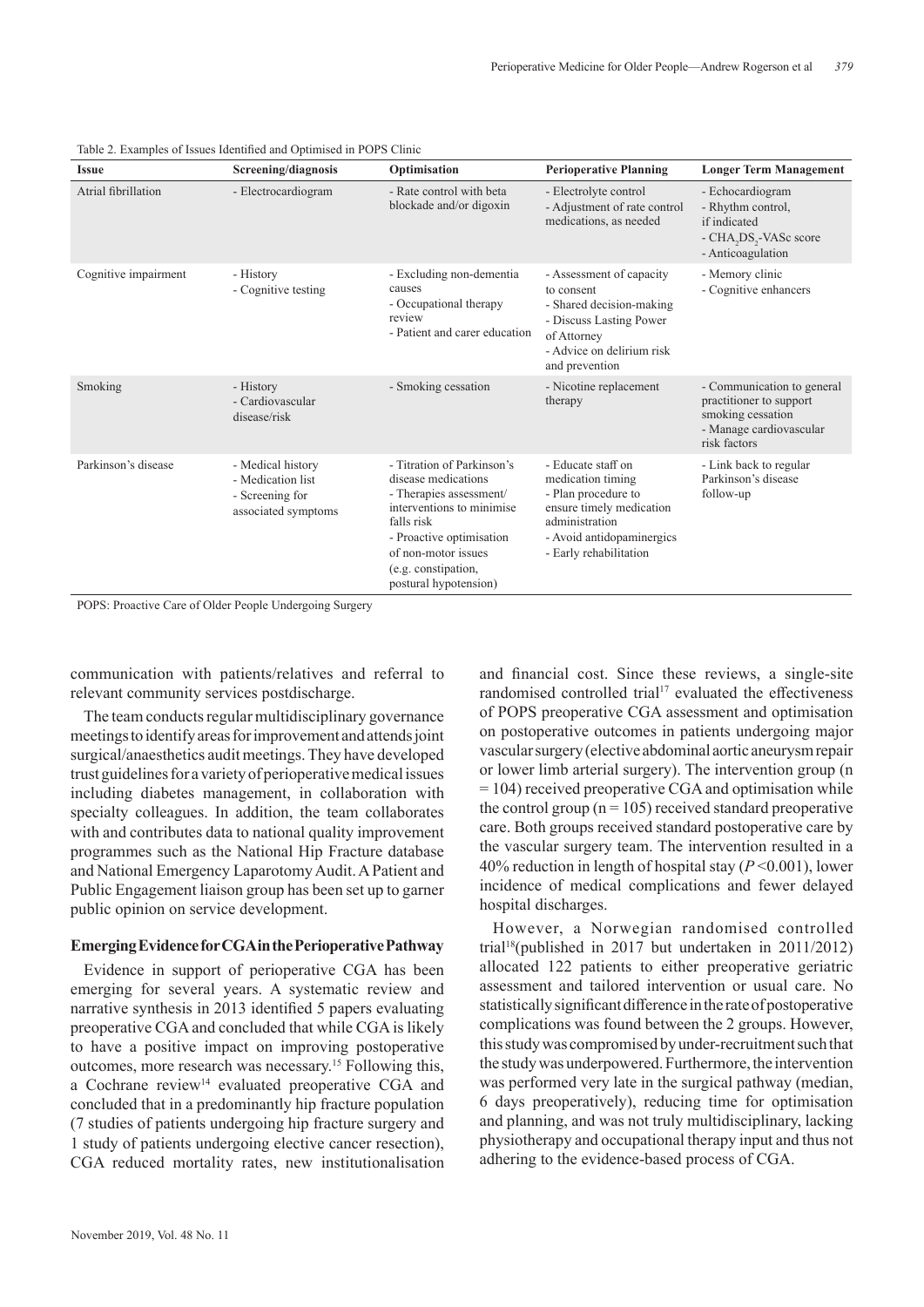Another work has used quality improvement methodology to translate the results of these studies into clinical practice. A study in gastrointestinal surgery<sup>19</sup> evaluated the impact of a preoperative CGA clinic for elective cases, postoperative liaison for both emergency and elective surgical patients, twice-weekly multidisciplinary discharge planning meetings and an inpatient subacute care/rehabilitation service on postoperative length of hospital stay. Two-hundred-andthree preintervention and 479 postintervention patients were recruited. The intervention resulted in a reduction in length of hospital stay of 3.1 days (95% [confidence interval] CI,  $0.7-5.5; P=0.007$  in the elective group, and 4.4 days (95%) CI,  $1.5-7.2$ ;  $P=0.005$ ) in the emergency surgery subgroup. This study suggests that the mean length of stay reduction per case may be associated with a significant per annum cost saving, justifying an investment of geriatric medicine consultant time. Similar results were seen in the vascular POPS trial, but formal health economic analysis is awaited.

Furthermore, big data studies are now being published from national audits. The UK National Emergency Laparotomy Audit<sup>20</sup> describes outcomes from 39,903 patients undergoing emergency laparotomy surgery at 185 hospital sites. In units where perioperative care pathways units are established, 30- and 90-day mortality rates were lower (odds ratio [OR], 0.86; 95% CI, 0.76–0.96, and OR, 0.89; 95% CI, 0.81–0.99, respectively). In addition, units providing postoperative review by geriatricians reported lower mortality rates in older (≥70 years) patients (OR, 0.35; 95% CI, 0.29–0.42, and OR, 0.64; 95% CI, 0.55–0.73, respectively).

In summary, these varied studies present a convincing body of evidence supporting the use of CGA in the perioperative pathway in achieving reductions in length of hospital stay, postoperative complication rates and mortality. The negative findings in one trial highlight the importance of adhering to CGA methodology when applying it in clinical practice.

## **The Future**

With emerging evidence supporting collaborative models of care and with national bodies advocating such interventions, there has been an increase in geriatricianled/delivered services in the UK. This is reflected in data from 2 national surveys undertaken in 2013 and 2017 showing an increase in geriatrician-led input into the care of older surgical patients.21,22 However, translation has been affected by the lack of staff and inadequate funding. To develop the staff, a number of initiatives are underway. For medical professionals, a Foundation training programme in perioperative medicine for older people23 and a clinical fellowship<sup>24</sup> are available. These are underpinned by national curricula and supported through educational opportunities including the annual national POPS conference, e-learning modules (via the British Geriatrics Society) and higher degrees (Master of Science at University College London)

and the establishment of a national network of POPS-type services. Despite this, the shortfall in doctors also requires the development of a training programme for allied health professionals. The POPS team at Guy's and St Thomas' NHS Foundation Trust has authored a nursing curriculum and capability framework that are supported through e-learning modules. To address inadequate funding, the network has enabled sharing of business plans resulting in an increasing number of surgically-funded geriatrician-led perioperative medicine services.21,22

#### **Translation**

There is emerging evidence that the POPS model of perioperative care improves outcomes for older multimorbid surgical patients undergoing surgery in the UK. The model is gaining traction in the UK despite challenges from inadequate funding and staff.

These challenges are also likely to exist in Singapore with additional issues related to the culture of collaboration and models of healthcare funding. However, the demographics and medical needs of the population in Singapore is no different from that in the UK suggesting that the POPS model may provide a framework for the development of perioperative medicine services.

#### **REFERENCES**

- 1. The World Bank. Data, 2018. Available at: https://data.worldbank.org/ indicator/SP.DYN.LE00.IN. Accessed on 3 November 2018.
- 2. Patel SA, Zenilman ME. Outcomes in older people undergoing operative intervention for colorectal cancer. J Am Geriatr Soc 2001;49:1561-4.
- 3. Khuri SF, Henderson WG, DePalma RG, Mosca C, Healey NA, Kumbhani DJ, et al. Determinants of long-term survival after major surgery and the adverse effect of postoperative complications. Ann Surg 2005;242:326‒41;discussion 341‒3.
- 4. Hamel MB, Henderson WG, Khuri SF, Daley J. Surgical outcomes for patients aged 80 and older: morbidity and mortality from major noncardiac surgery. J Am Geriatr Soc 2005;53:424‒9.
- 5. Lawrence VA, Hazuda HP, Cornell JE, Pederson T, Bradshaw PT, Mulrow CD, et al. Functional independence after major abdominal surgery in the elderly. J Am Coll Surg 2004;199:762-72.
- 6. Royal College of Anaesthetists. Perioperative Medicine: The Pathway to Better Surgical Care. Available at: https://www.rcoa.ac.uk/sites/default/ files/documents/2019-08/Perioperative%20Medicine%20-%20The%20 Pathway%20to%20Better%20Care.pdf. Accessed on 7 November 2018.
- 7. National Confidential Enquiry into Patient Outcome and Death (NCEPOD). An Age Old Problem: A Review of the Care Received by Elderly Patients Undergoing Surgery, 2010. Available at: http:// www.ncepod.org.uk/2010report3/downloads/EESE\_fullReport. pdf. Accessed on 7 November 2018.